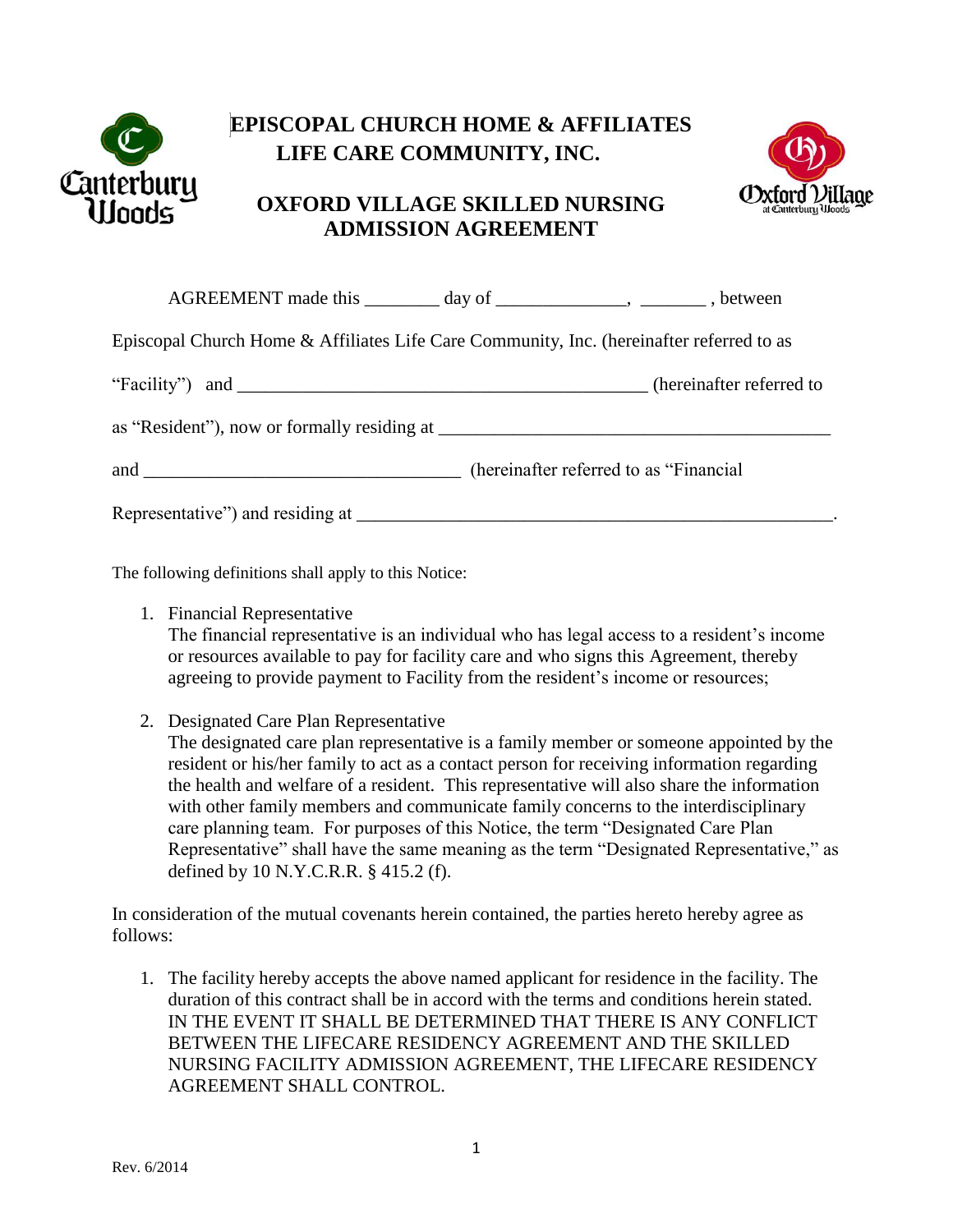2. The scheduled daily rate as of the date of this agreement is  $\frac{1}{2}$  528.00  $\frac{1}{2}$  a day for a private room, subject to change in accordance with the terms hereinafter set forth. The resident and/or financial representative agrees to pay in advance the monthly charge to the facility on or before the  $5<sup>th</sup>$  day of each month. An interest charge of 1.25% per month (15% per annum) is added on balances due after the  $5<sup>th</sup>$  of the month. Late charges will not be assessed on payments made for or on behalf of the resident by a local, state or federal agency under the Medicare or Medicaid Program.

The basic Medicaid, Medicare, and Private daily rate includes:

- a. Lodging, board, therapeutic or modified diets, as prescribed by a physician;
- b. 24-hour per day nursing care;
- c. The use of all everyday stocked equipment and medical supplies, including, but not limited to, hypodermic needles and syringes, irrigation outfits, dressings, pads, and so forth;
- d. Fresh linen as required, changed at least twice weekly, including sufficient quantities of necessary bed linen or appropriate substitutes changed as often as required for incontinent residents;
- e. Hospital gowns or pajamas as clinically indicated unless resident or designated representative elects to furnish same;
- f. Laundry services for the above and other launderable personal clothing items, but not including dry cleaning services as may be required for some garments;
- g. General household medicine cabinet supplies, including but not limited to nonprescription medications, materials for routine skin care, oral hygiene, care of hair and so forth, except when specific items are medically indicated and prescribed for exclusive use for a specific resident;
- h. Assistance and/or supervision, when required, with activities of daily living, including but not limited to toileting, bathing, feeing and ambulation assistance;
- i. Services, in the daily performance of their assigned duties, by members of the facility staff who are concerned with residents' care;
- j. The training (except physical therapy and occupational therapy) and use of supportive equipment such as walkers, canes, and wheelchairs unless such items are medically indicated and prescribed by a physician for exclusive use by a specific resident;
- k. Schedule programs of entertainment, recreational activities, creative leisure time and resident activities, and necessary materials and supplies for such programs and activities;
- l. Social Services, as needed;
- m. Arrangements for opportunities for religious worship and counseling for residents requesting such services;
- n. Dental Services provided by a dentist contracted with the facility. These services will be limited to examination, radiographs, oral hygiene instruction, oral prophylaxis, scaling, repair of dentures, identification of dentures, restorations, and extractions within the limits of general practice. New dentures will be fabricated when indicated, but at the rate of no more than one (1) set of dentures per resident per four (4) years;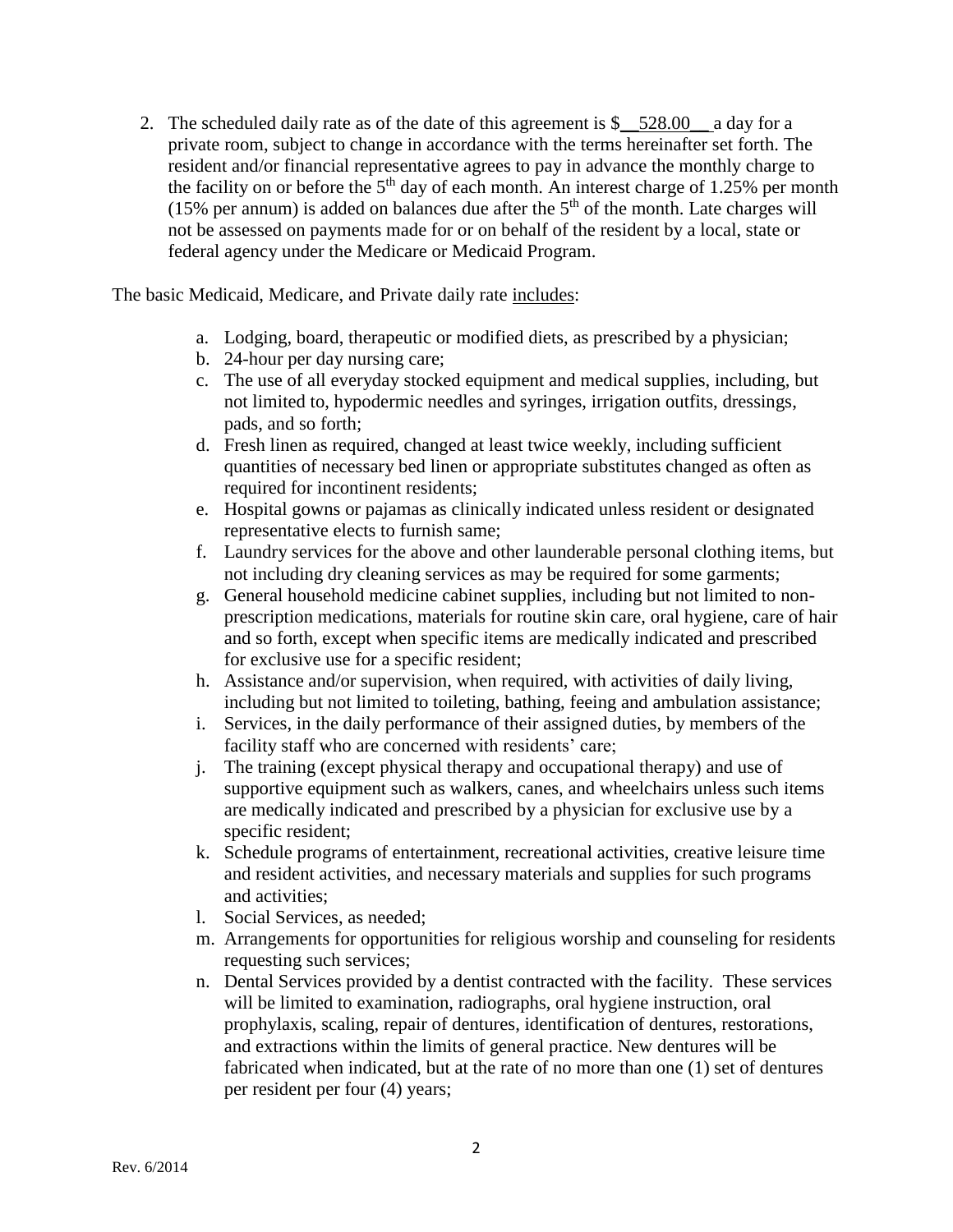- o. Kosher food or food products prepared in accordance with the Hebrew Orthodox religion requirements when the resident, as a matter of religious belief, desires to observe Jewish dietary law;
- p. Arrangements for other services as required for the health, services as required for the health, safety, proper care and treatment of residents.

The scheduled rate does not include:

- a. Ambulance or transportation services;
- b. Private physician services and/or consultation fees;
- c. Medication (except for limited types noted above);
- d. Physical therapy, occupational therapy and speech therapy (except Medicare residents, as prescribed by a physician (as set forth in the attached billing schedule (attachment A);
- e. Audiology, podiatry and ophthalmology;
- f. Dentistry services beyond those services identified above;
- g. Private duty nurses, aides and/or companions;
- h. Electrocardiograph, x-ray, or laboratory tests or professional fees for same;
- i. Dentures in excess of one (1) set every four (4) years, eyeglasses, contact lenses, hearing aids, or similar personal items;
- j. Special nursing or personal care supplies not considered routine;
- k. Beauty parlor or barbershop fees;
- l. Personal dry cleaning;
- m. Telephone, private television or newspapers;
- n. Supportive equipment such as walkers, canes, and wheelchairs when these are prescribed by a physician for the regular and sole use of a specific resident;
- o. Ambulatory and outpatient surgery together with laboratory work and tests associated therewith; laboratory work and testing required by staff or private physicians not provided for by the facility; and medical testing, such as CAT scans, required by staff or private physicians not provided for by the facility.

Charges for items not included are paid either directly to the facility or in directly to the vendor providing the service. Payments due to the Facility are due on or before the 5<sup>th</sup> day of the month following the month incurred. An interest charge of 1.25% per month (15% annum) is added to the following month balance due if late payment occurs. Late charges will not be assessed on payments made herein for or on behalf of the resident by local, state, or federal agency under the Medicare or Medicaid Program.

- 3. Upon execution of this agreement, a deposit equal to one month's service fee of the apartment type reserved shall be paid. This amount is \$ This payment includes an advanced payment for the first full month of service.
- 4. At the start of the first full month of occupancy, the resident shall be billed a prorated amount for the number of days previously spent in the Village prior to this new month. The billing for the second full month and all months thereafter will be a full monthly service fee for the designated Level of Care. Operator shall accept only cash via wire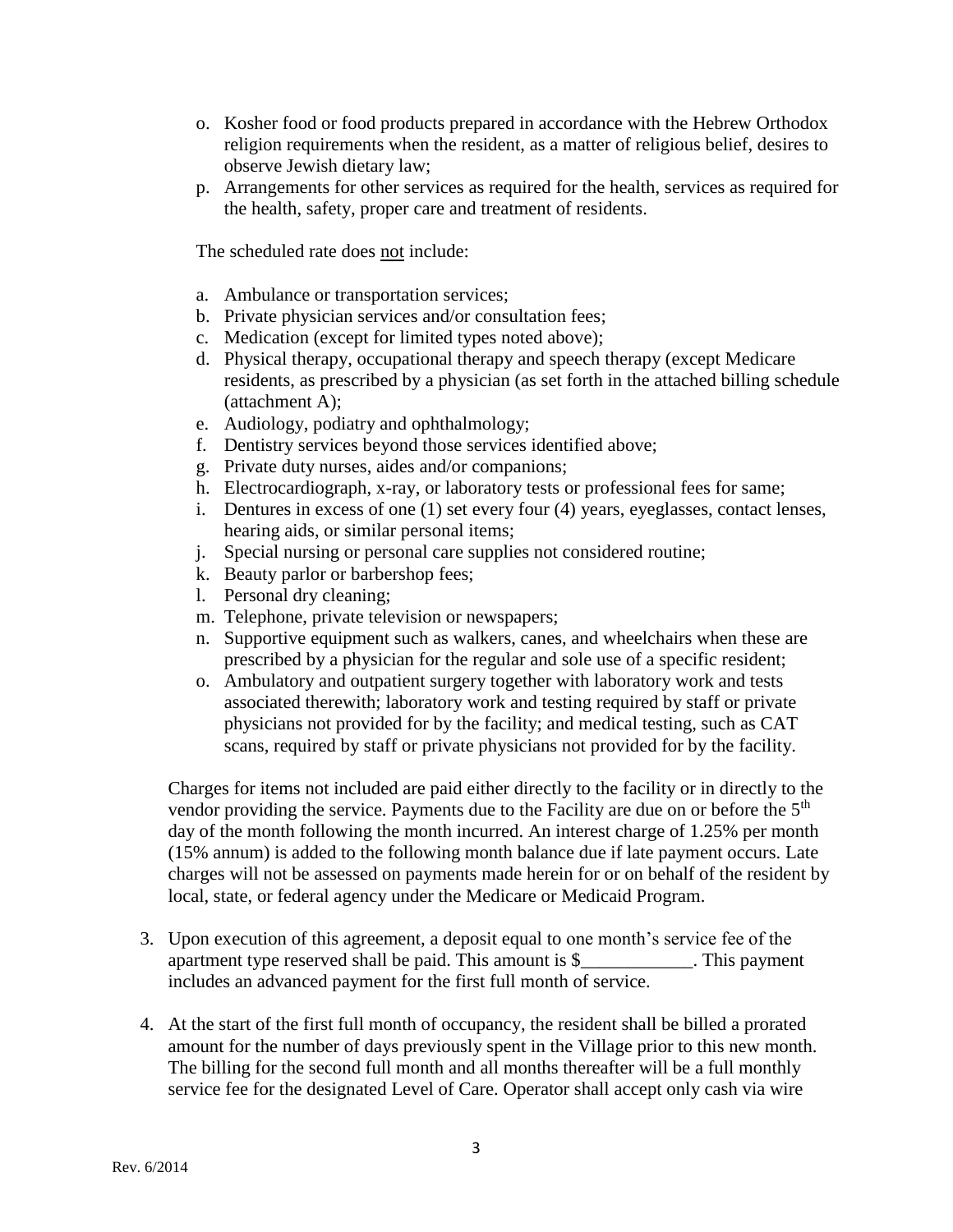transfer or a check as payment. The full monthly fee shall be billed to resident in advance at the end of each month and is due by the  $5<sup>th</sup>$  day of the following month.

- 5. Facility will assess no additional charges, expenses other financial liabilities for provided services, except:
	- a. Upon express written approval and the authority of the resident or financial representative;
	- b. Upon express written orders of the resident's personal, alternate or staff physician stipulating specific services and supplies not included as basic services;
	- c. Upon a minimum of sixty (60) days written notice to the resident or financial representative of additional charges, expenses or other financial liabilities due to the increased cost of maintenance and operation of Facility. This notice pertains to charges not covered by the Life Care contract;
	- d. In the event of a health emergency involving the resident and requiring immediate and special services and supplies, furnished during the period of emergency.
- 6. Facility will not charge a Medicare or Medicaid resident during a Medicare/Medicaid covered stay for the following items and services:
	- a. Nursing services and specialized rehabilitative services, excluding private duty nursing care;
	- b. Dietary services;
	- c. Activities program;
	- d. Room/bed maintenance services;
	- e. Routine personal hygiene items and services.

With respect to Medicare and Medicaid residents, Facility shall not impose a charge against the resident's personal funds for any item or service for which payment is made under Medicare and Medicaid (Except for applicable deductible and co-insurance amounts).

- 7. Facility may charge the resident for requested services that are more expensive or in excess of covered services. Specific items and services for which Facility may charge the patient's funds, if requested by the resident and payment is not made by Medicare or Medicaid, include but are not limited to the following:
	- a. Telephone;
	- b. Television/radio for personal use;
	- c. Personal comfort items including novelties, and confections;
	- d. Cosmetic and grooming items and services;
	- e. Personal clothing;
	- f. Personal reading matter;
	- g. Gifts purchased on behalf of the resident;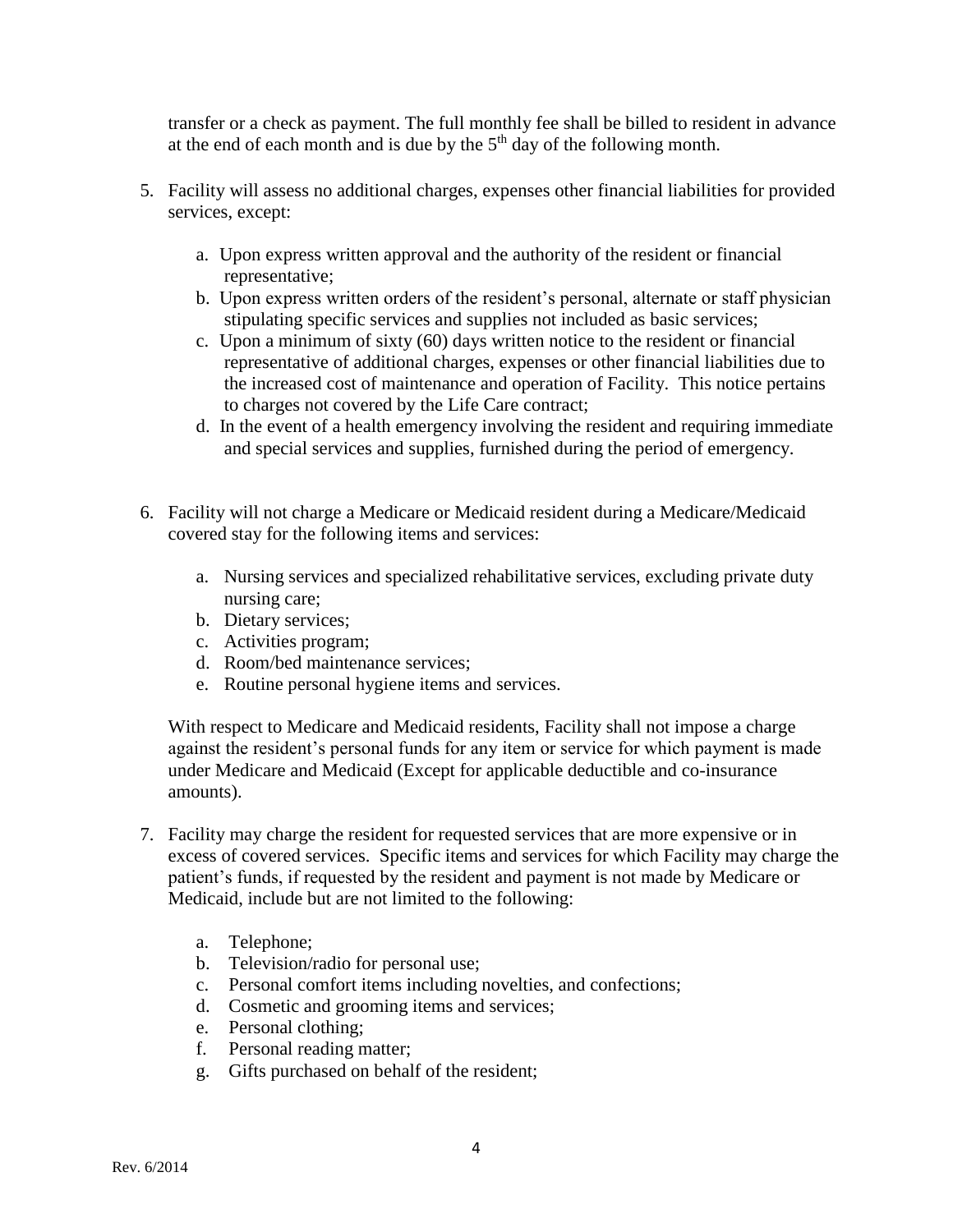- h. Flowers and plants;
- i. Social events and entertainment offered off the premises and outside the scope of the activities program as required by applicable Department of Health Regulations;
- j. Non-covered special care services such as private duty nurses;
- k. Specifically prepared or alternate food requested instead of the food generally prepared by Facility when the requested food costs more than the food prepared for other residents, except kosher foods.
- 8. The resident and/or designated care plan representative agrees in accordance with the regulations of the Department of Health to permit Facility to conduct a comprehensive assessment of the resident no later than fourteen (14) consecutive calendar days after the date of admission, promptly after a significant change in patient's physical, mental or psychosocial status and not less often than twelve (12) months thereafter. The resident and/or designated care plan representative agree in accordance with the regulations of the Department of Health to permit Facility to conduct an initial screening of the oral health status of the resident within forty-eight (48) hours of admission and shall further permit Facility to conduct an oral examination of the resident by a dentist no later than fourteen (14) consecutive calendar days after the date of admission and no less often than annually thereafter.
- 9. The resident and/or designated care plan representative, in accordance with the regulations of the Department of Health, agrees to have a physician visit the resident whenever the resident's medical condition warrants medical attention and at regular intervals no less often than once every thirty (30) days for the first ninety (90) day after admission, and at least once every sixty (60) days thereafter. The resident or his/her designated care plan representative further agrees that, at the option of the physician and Facility, scheduled physician visits after the initial visit may alternate between the attending physician and a registered physician's assistant or nurse practitioner. Facility is authorized by the resident or his/her designated care plan representative to assign a physician to conduct such patient visits in order to meet facility requirements under the regulations of the Department of Health when the resident's attending physician or his designee is unavailable.
- 10. The resident may use the services of medical physicians on the staff of Facility or may retain his/her own physician, provided the latter (or his designee, in the absence of said physician) meets the requirements of facility medical staff and agrees to abide by the rules and regulations of facility medical staff.
- 11. In the event a resident is absent from Facility for a period of time, by reason of illness or other cause, the resident's accommodations will be held available provided Facility continues to receive payment of the scheduled rate for said accommodations. If the resident is receiving Medicaid, said resident's room will be held in accordance with State and Federal laws and regulations. If a Medicaid resident's hospitalizations or therapeutic leaves exceed the bed hold period prescribed by state and federal law, Facility shall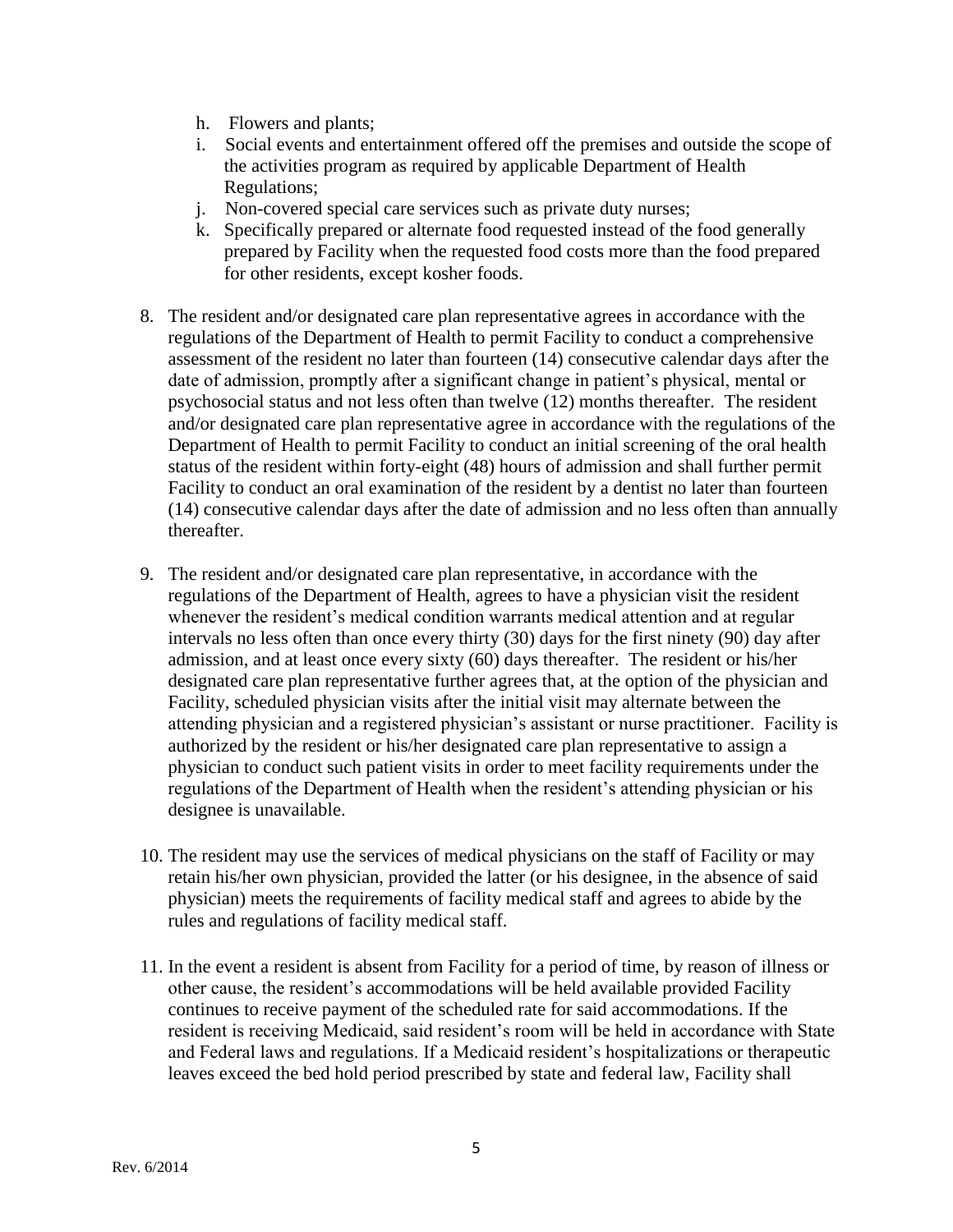readmit the resident to facility immediately upon the first availability of a bed if the resident:

- a. Requires the services provided by facility; and
- b. Is eligible for Medicaid nursing home services.
- 12. If the resident leaves Facility as a result of a transfer or discharge for reasons beyond the control of the resident or his/her designated care plan representative, any and all monies and/or property transferred and paid over by him/her to Facility in excess of the amount of proportion thereof obligated for services already furnished shall be returned to the resident or his/her financial representative, whichever is applicable. If the resident's transfer or discharge is for reasons within his/her control, or that of his/her designated care plan representative, Facility shall retain from any prepayment made for or on behalf of the resident an amount not in excess of one day's basic rate in addition to any amount obligated for services already furnished.
- 13. In the event the resident dies, Facility will endeavor to notify a member or members of his/her family and/or the designated representative, and it is expected that the family will promptly provide for and bear the expense of the resident's burial. In the event of the resident's death, any of the resident's funds held by Facility shall be returned to the individual appointed by an appropriate Surrogate's Court to administer the resident's estate. If Facility is not notified within thirty (30) days of the resident's death by the appointed personal representative of the resident's estate, Facility shall transfer all funds of the resident to the Chief Fiscal Officer of the resident's county of residence prior to admission, or to an appropriate Public Administrator, whichever is applicable.
- 14. Within twenty-four (24) hours after the resident's death or discharge, the resident's next of kin or designated care plan representative must remove all of the resident's clothing and other personal items from the Facility. Facility will charge the scheduled daily private pay rate until all personal items are removed from the resident's room. Upon request, Facility is not responsible for loss or damage of personal items during removal or storage. Any personal items not claimed within thirty (30) days after death or discharge will be discarded by Facility and it is expressly acknowledged and agreed that Facility shall not incur liability for such disposal of unclaimed items.
- 15. Facility shall have the right to transfer or discharge the resident when the resident's interdisciplinary care team in consultation with the resident and designated representative, determine that:
	- a. The transfer or discharge is necessary for the resident's welfare and the resident's welfare and the resident's needs cannot be met after reasonable attempts at accommodation in the facility;
	- b. Transfer or discharge is appropriate because the resident's health has improved sufficiently so the resident no longer needs the services provided by the facility;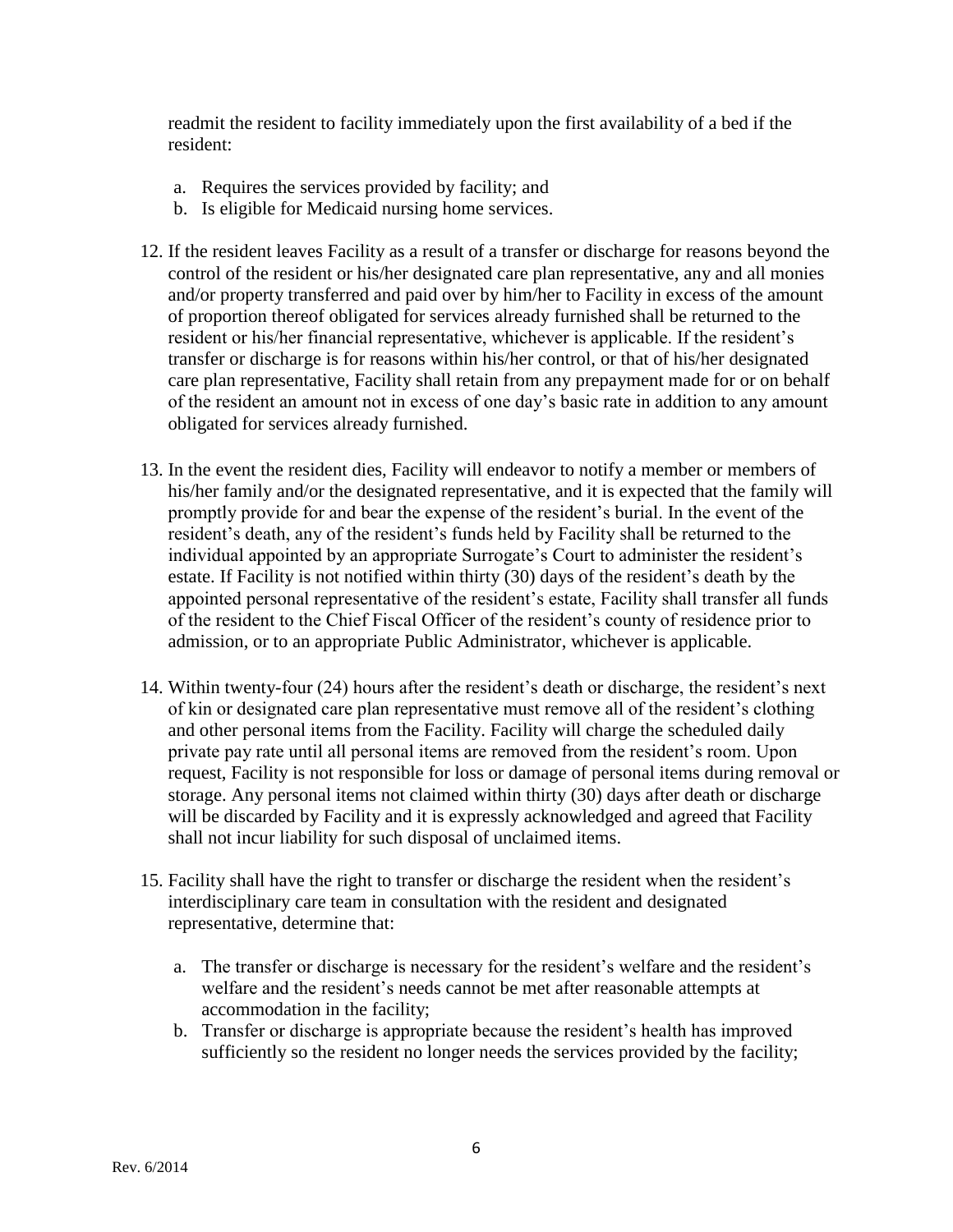- c. The health or safety of individuals in the facility would otherwise be endangered and the risk to others is more than theoretical and all reasonable alternatives to transfer or discharge have been explored and have failed to safely address the problem.
- 16. Facility shall also have the right to transfer or discharge the resident when the resident has failed, after reasonable and appropriate notice, to pay for (or have paid under Medicare, Medicaid or third party insurance) a stay at the facility, provided the charge in questions is not in dispute, no appeal or denial of benefits is pending, or funds for the payment are actually available and the resident refuses to cooperate with the facility in obtaining those funds.
- 17. Facility shall provide the resident and his/her designated care plan representative at least thirty (30) days prior written notice of a transfer or discharge, except that such notice shall be given as soon as practicable before transfer or discharge under the following circumstances:
	- a. The safety of individuals in the facility would be endangered;
	- b. The health of individuals in the facility would be endangered;
	- c. The resident's health has improved sufficiently to allow a more immediate transfer or discharge;
	- d. An immediate transfer or discharge is required by the resident's urgent medical needs, provided that such urgent medical needs are the result of a medical emergency. A transfer to a hospital may be made without prior notice;
	- e. The transfer or discharge is being made in compliance with a request by the resident and/or designated care plan representative.
- 18. If the resident, during an annual assessment, is screened as mentally impaired or mentally retarded and the Commissioner of Health or his/her designee determines that the resident is no longer suitable for nursing home services, the resident shall be transferred or discharged to an appropriate facility. Facility will provide notice of such transfer or discharge in accordance with the provisions contained in the preceding paragraph.
- 19. Notwithstanding any other term or condition herein, in the event the resident shall be infected with a communicable disease, unless the resident's attending physician certifies in writing that transmutability is negligible and poses no danger to other residents of the facility or the facility is staffed and equipped to manage such disease without endangering the health of other residents, the resident shall be discharged and transferred from the facility to an appropriate facility. Facility will provide to the resident and his/her designated care plan representative notice as provided for herein. In any event, Facility shall have no liability of any kind arising from such transfer or discharge.
- 20. Facility shall have the right, upon thirty (30) days prior written notice to the resident and his/her designated care plan representative, to make an administrative room transfer within the facility. Such thirty (30) days notice will not be required under the following circumstances: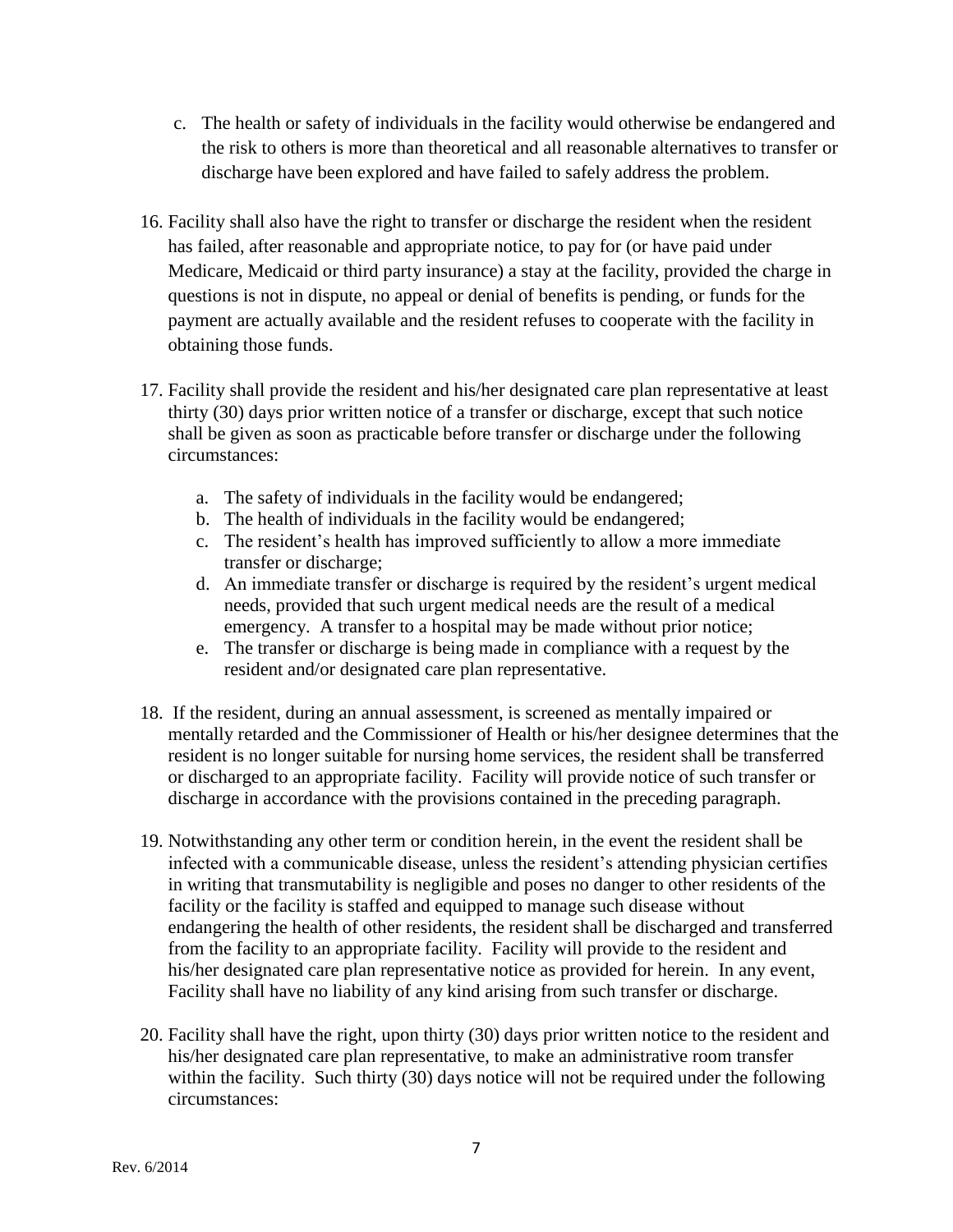- a. The resident has requested or agreed to the change;
- b. The medical condition of the resident requires a more immediate change; or
- c. An emergency situation develops.

 Under such circumstances, Facility will endeavor to give the resident and designated care plan representative prompt prior notice of such room change.

- 21. In the event the resident requires medical or surgical care which Facility is unable to provide, the resident agrees to be transferred to a general or special hospital for such surgical or medical care at the expense of the resident and/or financial representative. Facility will endeavor to give prior notice of such transfer to the resident's next of kin or designated care plan representative when feasible, but such transfer may be without notice, in cases of emergency.
- 22. The resident, and/or designated care plan representative is given personal copies of facility resident's bill of rights and facility supplementary admission information. These publications explain the resident's bill of rights and responsibilities and serve as guidelines for residing at Facility. The resident agrees to adhere to the rules and regulations of Facility.
- 23. THE RESIDENT HAS BEEN DULY ADVISED THAT IN COMPLIANCE WITH ALL FEDERAL AND STATE CIVIL RIGHTS LAWS AND REGULATIONS, OXFORD VILLAGE DOES NOT DISCRIMINATE BASED ON AGE, RACE, RELIGION, CREED, COLOR, NATIONAL ORIGIN, HANDICP/DISABILITY, BLINDNESS, SEX, SEXUAL PREFERENCE, MARITAL STATUS OR SPONSOR IN THE ADMISSION, RETENTION AND CARE OF ITS RESIDENTS. OXFORD VILLAGE TREATS ALL PROSPECTS AND RESIDENTS ON THIS NON-DISCRIMINATORY BASIS.

An applicant will be considered for admission to Oxford Village based on pre-admission screening and Oxford Village's ability to adequately and appropriately care for that individual. Every application will be considered in light of the particular data and circumstances presented, including the applicant's medical, psychological, and financial needs and Oxford Village's ability to meet those needs. Misrepresentation of any material facts may be grounds for denial of admission and/or termination of the Residency Agreement.

- 24. Facility has a Grievance Complaint Procedure in the event a resident, family member or designated care plan representative wishes to file a complaint about the services provided by Facility or its staff. This procedure has been developed in order to help residents, family members and/or designated care plan representatives bring a problem to the attention of staff so that the grievance can be resolved in an appropriate manner.
- 25. Facility assumes no financial obligations arising out of the death of a resident. All funeral expenses are to be paid from the estate of the resident or by relatives legally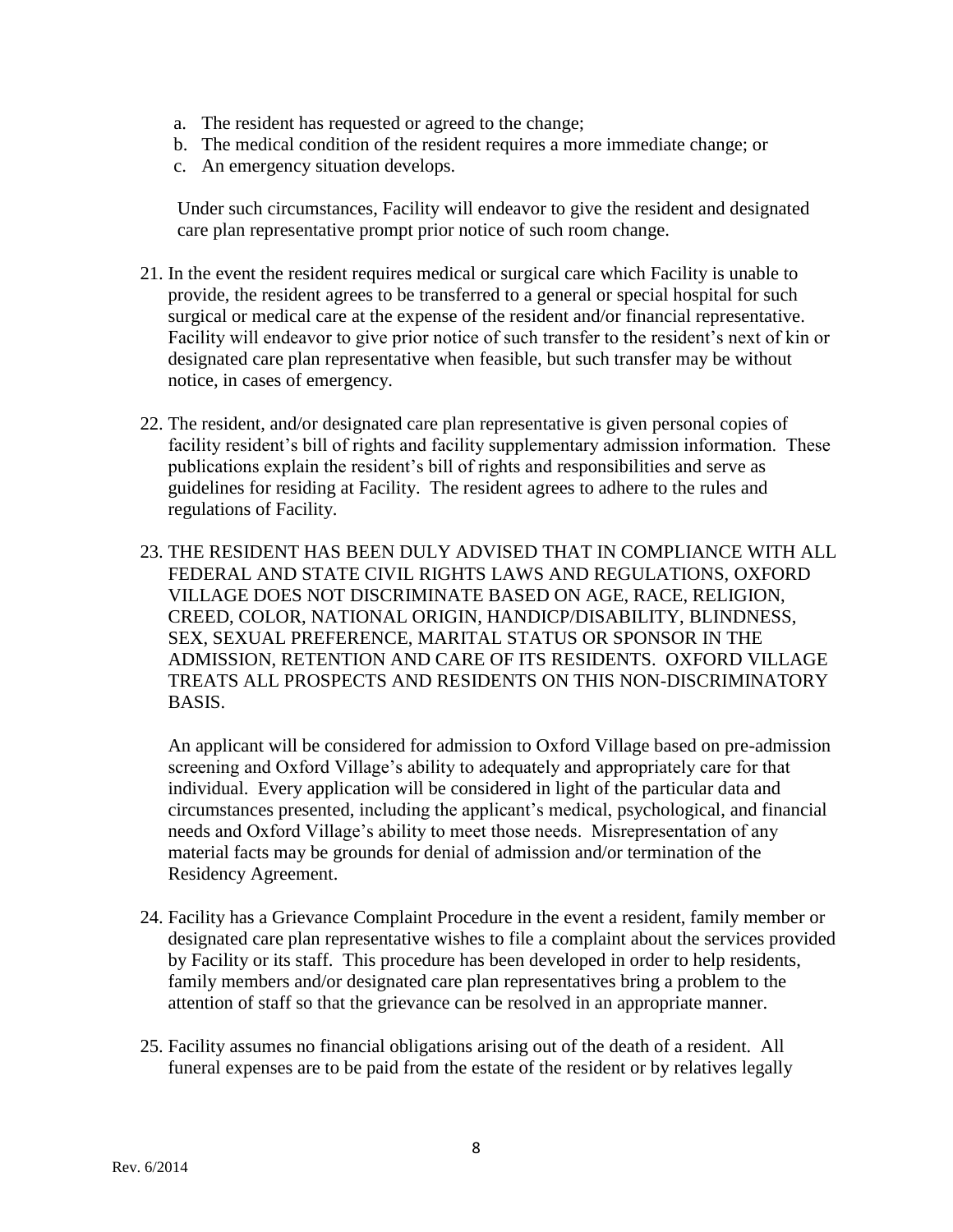responsible therefore or by funds made available by law, unless the resident has made specific prior arrangements with the facility.

- 26. The resident authorizes funeral arrangements to be made by Facility on his/her behalf if there is no family or next of kin, or if no funeral arrangements are made within 24 hours of death. The expenses for same shall be paid by the estate of the resident or from funds made available by law for that purpose, without any further liability by Facility for the exercise of such authority.
- 27. Facility will not be liable for the loss of any personal property by the resident during the term of his/her residency at Facility unless said loss is caused by the negligence of Facility staff or in violation of the Public Health law by Facility staff.
- 28. When so requested in writing, Facility shall provide a service of holding monies for incidental expenses. Resident may obtain these funds from the administrative office of the facility during designated hours. The facility will provide statements of all deposits and withdrawls to include interest applied at least quarterly.
- 29. Facility shall not be liable or responsible for injuries to residents or damage to the resident's personal property unless the negligence of Facility or a violation of the Public Health Law causes such injury or damage by Facility.
- 30. The resident, other than Medicare and Medicaid residents, agrees to pay the specified rate for as long as personal funds allow. When such resident becomes eligible for medical assistance, such resident and/or financial representative agrees to apply immediately for medical assistance. The resident is obligated to pay the basic daily rate up to the time the resident is determined eligible for medical assistance by a local, state, or federal agency. In the event of retroactive payment by Medicaid, the facility agrees to reimburse the resident or financial representative the difference between the basic daily rate paid to the Facility and the Medicaid rate from the date established for commencement of Medicaid eligibility, to the date of the Medicaid determination, less NAMI monies required to be paid to Facility.
- 31. The Medicaid resident and/or financial representative agree that any monies or funds that are listed in the County Department of Social Services, or City of New York Human Resources Administration's budget letter (NAMI monies) required to be turned over to Facility for payment to Facility for care rendered to the resident will be promptly paid to the facility. The resident and/or financial representative hereby acknowledges that these funds are to be used to pay for the care of the resident at the facility and that Facility is entitled to the prompt payment of said money or funds. The resident and/or financial representative agrees to be personally liable to Facility if at any time he/she fails to turn over the NAMI monies to Facility. An interest charge of 1.25% per month (15% per annum) is added on payments of NAMI monies received after the  $5<sup>th</sup>$  day of the month in which said monies are due to Facility.